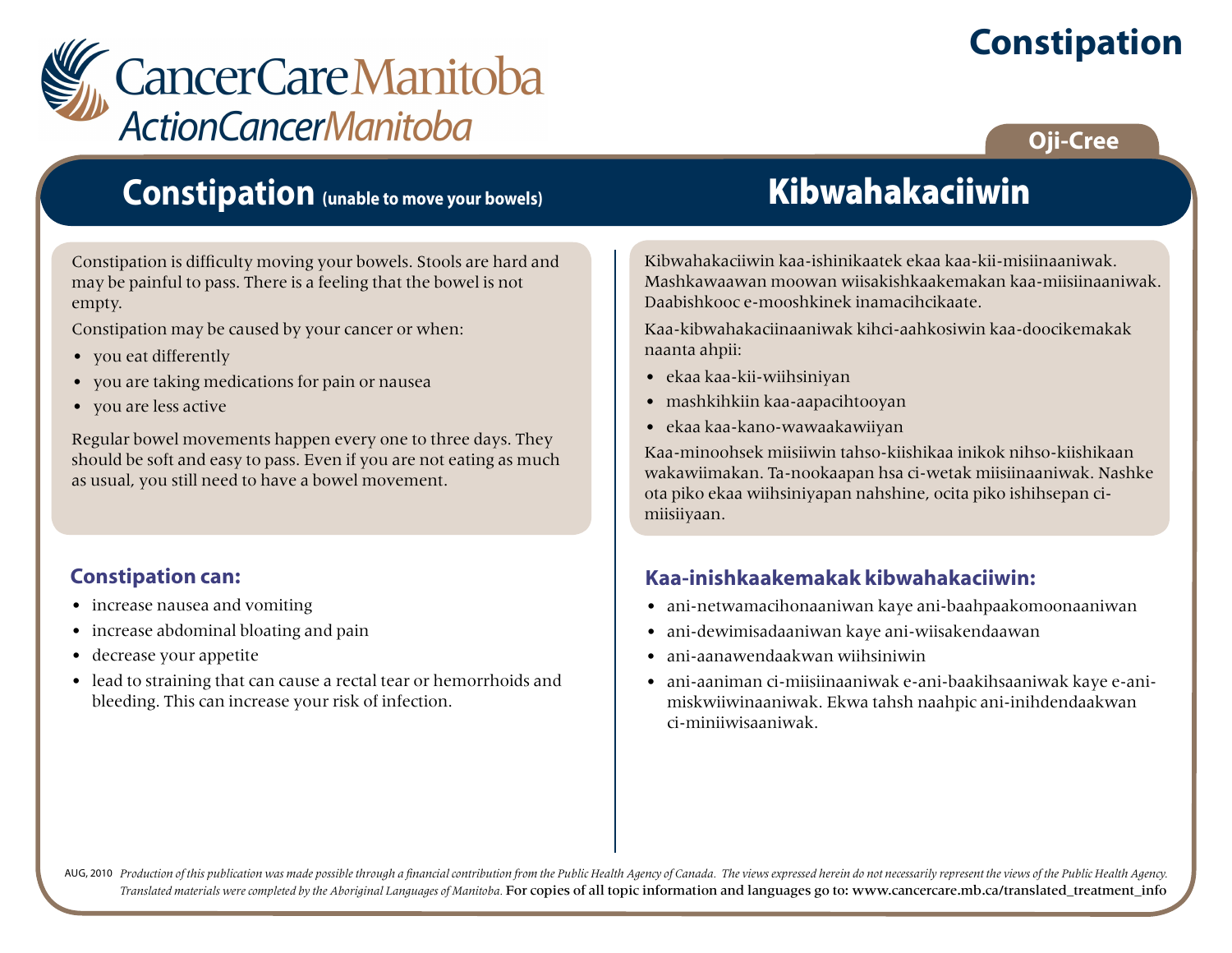

### **Oji-Cree**

### **Constipation (unable to move your bowels)**

#### **Call your nurse or doctor if you have:**

- not had a bowel movement within three days
- abdominal or rectal pain
- vomiting

#### **Tips to help you with constipation:**

- Eat high fibre foods like whole grain breads, cereals, fruits, vegetables, nuts and seeds.
- Drink plenty of fluids. Fluids help to keep the stool soft.
- Prune juice and warm liquids may be helpful.
- Try to walk 15-30 minutes each day or try other activities such as cycling or swimming.
- Eat at the same time each day.
- Try to have a bowel movement at the same time each day.

# Kibwahakaciiwin

#### **Kanoos mashkihkiiwikwe naanta mashkihkiiwinini kiishpin oneniwan ayaayanin:**

- ekaa mahsi kaa-miisiiyan nihso-kiishikaa
- dewimisadeyan kaye wiihsakendaman kaa-oci-miisiiyan
- baahbaakomoyan

#### **Ke-wiicihikoyanan kaa-kibwahakaciiyan:**

- Miicinan kaa-minoshkkaakemakakin kaa-nihtaawikicikaatekin miiciman.
- Mishtahi minihkwem nibi. Nibiin noohkshkaakemakanoon moowan.
- Moosoominaaboo ekwa shoobiiden kaye wiicihiwemakanoon.
- Kakwe-papaamohsen tahso-kiishikaa 15 aacihsek naanta 30 aacihsek inikok naanta kaye kotikiyan kekoonan ci-dootaman ci-kano-wawaahkawiiyan.
- Baabeshikwan tahso-tipahikaneyaak ishi-waawiihsinin tahsokiishikaa.
- Baabeshikwan tahso-tipahikaneyaak kakwe-ishi-miisiin tahsokiishikaa.

AUG, 2010 Production of this publication was made possible through a financial contribution from the Public Health Agency of Canada. The views expressed herein do not necessarily represent the views of the Public Health Ag *Translated materials were completed by the Aboriginal Languages of Manitoba.* For copies of all topic information and languages go to: www.cancercare.mb.ca/translated\_treatment\_info